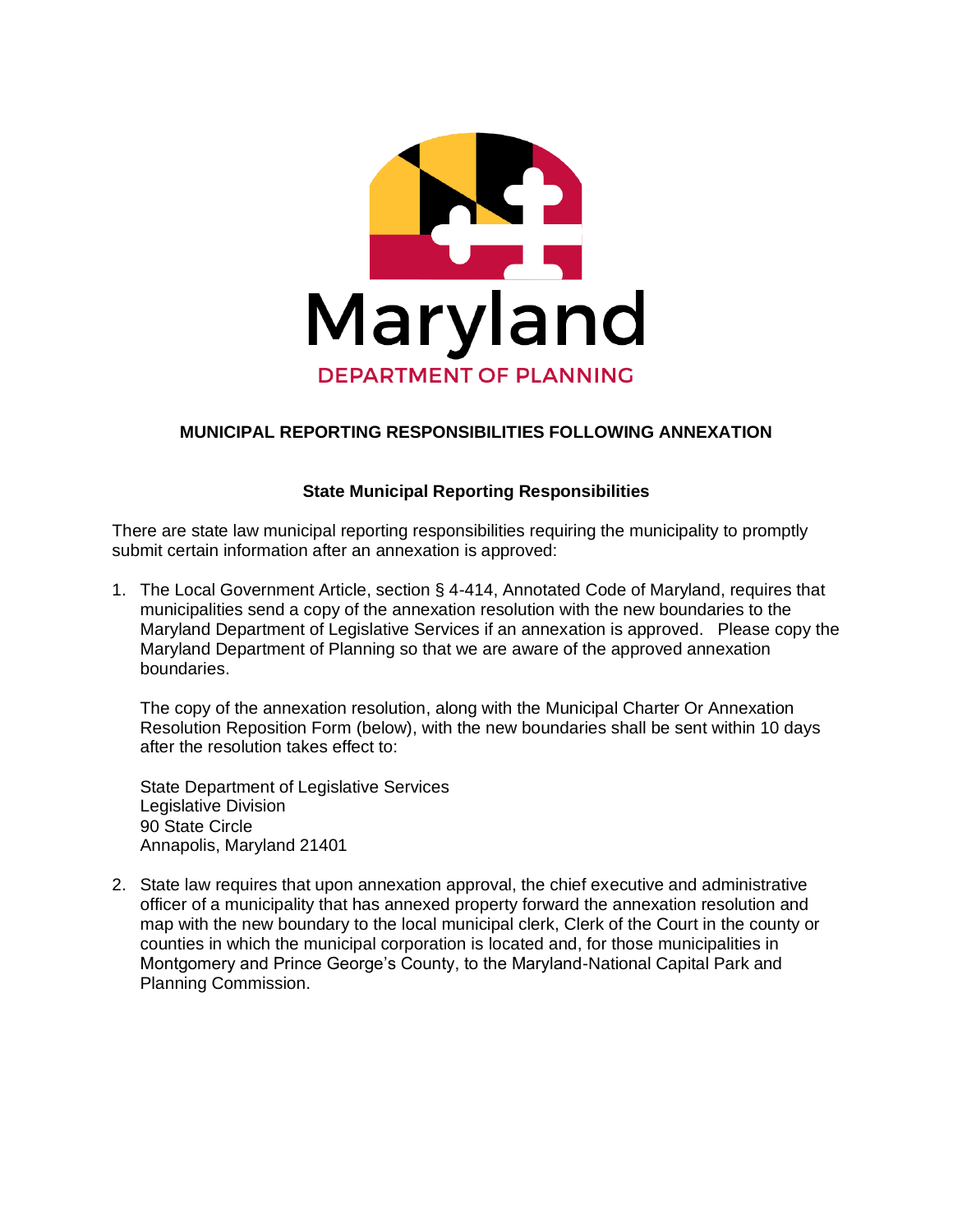## **Census Bureau Boundary and Annexation Survey**

To ensure that persons residing on annexed land are counted as part of the municipal population, the U.S. Census Bureau periodically mails to all municipal corporations a Boundary and Annexation Survey (BAS).

Following an annexation, no immediate action is required. The Census Bureau will notify the person who has been identified by the municipality as the contact person by mail and/or e-mail. Municipalities may submit boundary corrections or changes through the Bureau's free Partnership software. In the past, the U.S. Census Bureau mailed out the BAS survey on a varying schedule based on the population size of the incorporated town. The Mayor or other municipal officials must complete the BAS, update the maps and certify that the boundary shown reflects the legal corporate limits as of January 1 of the survey year. Boundary information must be returned to the Census Bureau by March  $1<sup>st</sup>$  of the survey year to be properly recorded for the Census Bureau's annual population estimates and American Community Survey products.

The purpose of the Survey is to obtain the most accurate boundary information, including boundary changes due to annexations, detachments, mergers, or other reasons. These boundary changes are incorporated into the Census Bureau's files and used for tabulating Census data. The BAS information is used to provide an appropriate record for reporting the results of the decennial and economic censuses, and annual surveys such as the Population Estimates Program and the American Community Survey.

Maryland Department of Planning can assist municipalities in updating their boundary information. Questions regarding the Census Bureau's Boundary and Annexation Survey or assistance in submitting the BAS may be referred to Alfred Sundara at the Maryland Department of Planning at 410-767-4002 or alfred.sundara@maryland.gov.

Additional information about the Census Bureau's BAS program is available at the following link <https://www.census.gov/programs-surveys/bas.html>